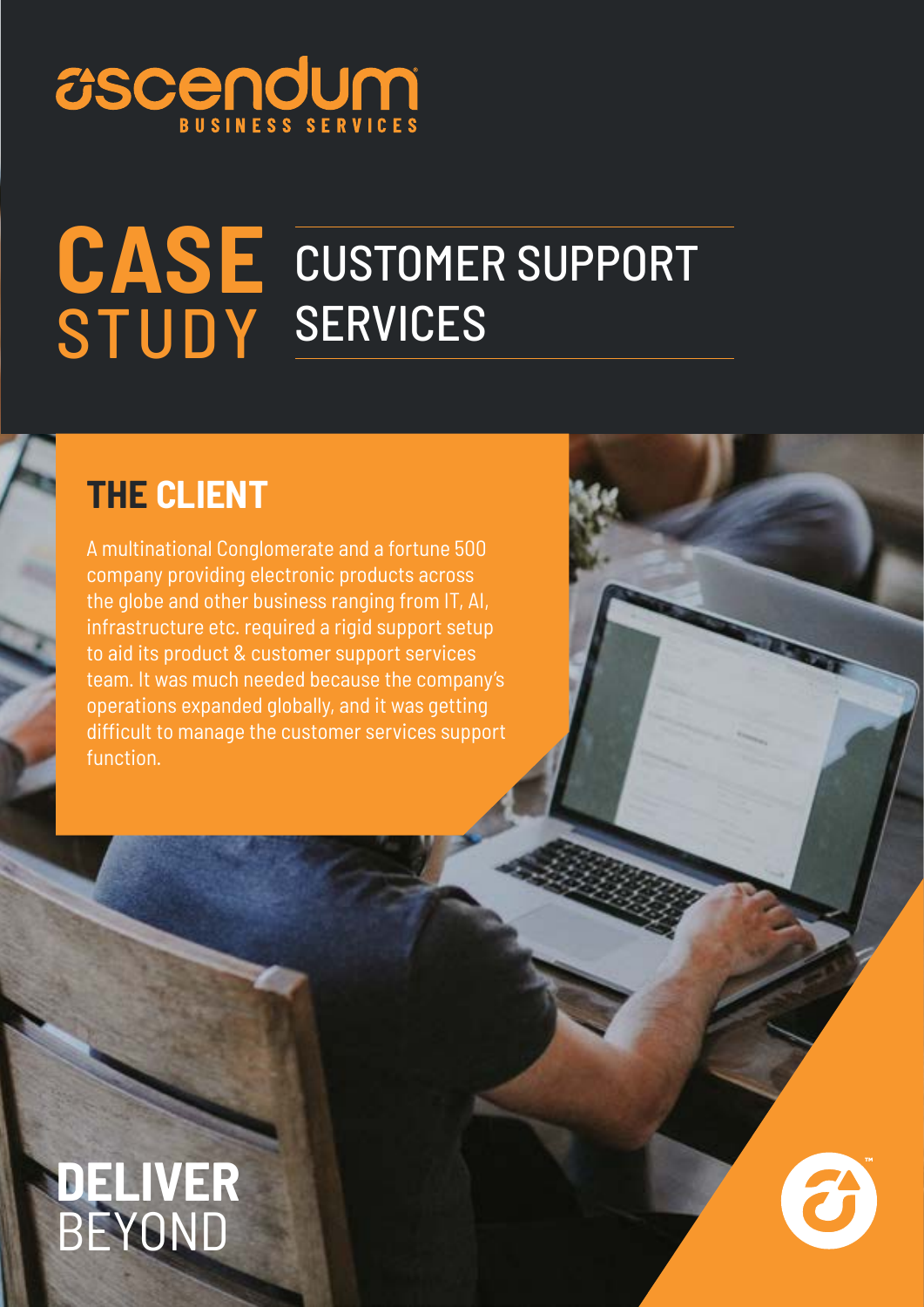## **THE CHALLENGE**

**1**

**2**

**3**

**4**

**5**

**6**

The company approached Ascendum Solutions with the following challenges -

Due to the company's increasing client base at a fast pace, a lot of pressure was building up due to the workload pressure on their existing customer support services team. It was getting difficult for them to answer phone calls and provide after sales services to its clients.

 $\sum$  The company was unable to provide product support services after the normal working hours. Thus, outsourcing customer support services to Ascendum Solutions facilitated its product support round-the-clock.

- $\blacktriangleright$  The turnaround time to resolve queries was increasing day by day. It had to be reduced for its clients in Asian countries.
- $\blacktriangleright$  The company was incurring heavy costs to provide after sales support services to its clients.

Ascendum Solutions formed a committed team of customer support services who were qualified, multi-lingual and well versed with local languages for easy communications and resolutions. The team was equipped with voice, chat, email, and internet facilities. The secured customer support services center was ideal to host a test simulation environment.

#### **Ascendum Solutions executed the support operations in a series of stages:**

Initially, product support was provided only during daytime and normal working hours. Later, support was provided round the clock.

At the beginning, only email support was being provided to the company's clients. Over a period, voice support and chat support services were also included.

Severity levels in the customer query resolution process were introduced.

An escalation process, to pass on the critical defects pointed out by customers to the engineering team, was setup. This ensured that only the most critical defects in the product were reported to the company's engineers, while less critical queries were resolved by Ascendum Solutions customer support services team.

A call tracking system was put in place to record all call-related data.

A formal training program was also introduced to enhance support operations. The operations were also improved by the introduction of a dashboard and MIS reporting systems.